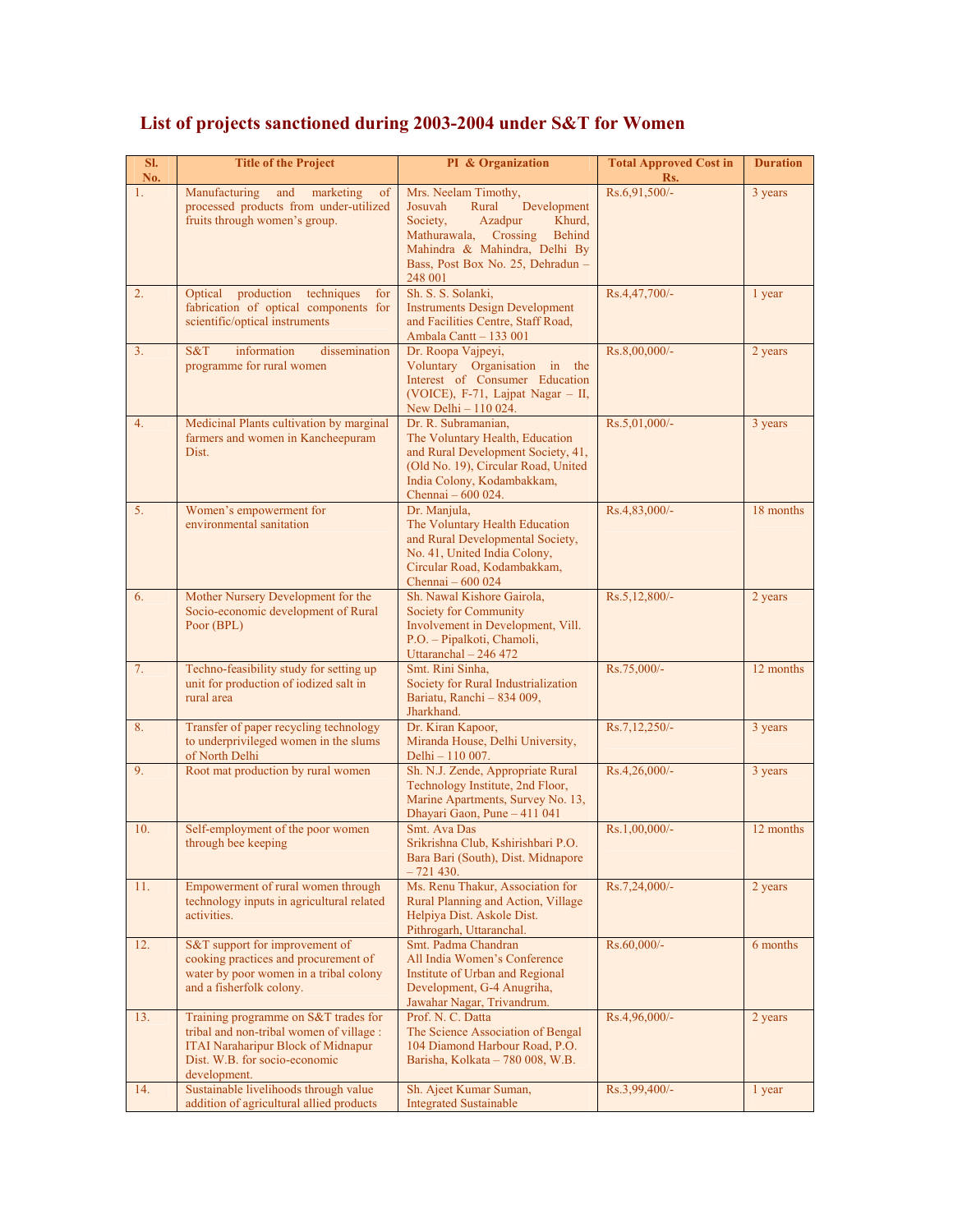|     | especially for rural women of small and                                        | Development, R-22, White House,                                         |                  |          |
|-----|--------------------------------------------------------------------------------|-------------------------------------------------------------------------|------------------|----------|
| 15. | marginal farmers.<br>Trainer's Manual for Gender Awareness                     | Yasoda Nagar, Kanpur - 11.<br>Sh. Abhay Kothari,                        | Rs.1,65,000/-    | 3 months |
|     | and Related Issues                                                             | Manthan Educational Programme                                           |                  |          |
|     |                                                                                | Society, C-1, Sukruit, Manekbaug,                                       |                  |          |
| 16. | Low cost processing and preservation of                                        | Ahmedabad - 380 015, Gujarat.<br>Dr. Geetha Swaminathan,                | Rs.10,50,000/-   |          |
|     | horticultural produce.                                                         | Stella Maris College, 17, Cathedral                                     | 2 years          |          |
|     |                                                                                | Road, Chennai - 86.                                                     |                  |          |
| 17. | Economic upliftment of rural women                                             | Dr. B. U. Khan,                                                         | Rs.15,11,000/-   |          |
|     | through estrus synchronization and fixed                                       | World Buffalo Trust, Flat No. 205,                                      | 3 years          |          |
|     | time breeding in dairy animals                                                 | No.F64-C/9, Sector 40, Noida - 201<br>303, Uttar Pradesh.               |                  |          |
| 18. | Development and popularization of                                              | Dr. S. B. Dandin,                                                       | Rs.11,56,000/-   | 3 years  |
|     | women friendly technology for avoiding                                         | Central Sericultural Research and                                       |                  |          |
|     | drudgery in sericulture.                                                       | Training Institute, Srirampura,<br>Manandavadi Road, Mysore - 570       |                  |          |
|     |                                                                                | 008.                                                                    |                  |          |
| 19. | Developing and field testing a Deccani                                         | India Development Service (I),                                          | Rs.5,34,800/-    | 2 years  |
|     | wool opener.                                                                   | Sadhankeri Road, Near German                                            |                  |          |
|     |                                                                                | Hospital, Dharwad - 580 008,<br>Karnataka.                              |                  |          |
| 20. | Low Cost processing & preservation of                                          | Brig. P.K. Bhatnagar,                                                   | Rs.12,28,000/-   | 3 years  |
|     | horticultural produce in Khetri Block,                                         | The Creative Centre for Rural                                           |                  |          |
|     | Dist., Jhunjhunun (Raj.)                                                       | Development, 156 Ansal Chambers-<br>II, Bhikaji Cama Place, New Delhi   |                  |          |
|     |                                                                                | $-110066.$                                                              |                  |          |
| 21. | Improvement in traditional methods of                                          | Dr. R. L. Semwal.                                                       | Rs.10,26,000/-   | 3 years  |
|     | replenishing soil fertility vis-à-vis<br>organic farming for food security and | World Wide Fund for Nature -                                            |                  |          |
|     | biodiversity conservation in Dirang                                            | India, Pirojsha Godrej National<br>Conservation Centre, 172-B, Lodi     |                  |          |
|     | Valley, West Kameng Dist. Arunachal                                            | Estate, New Delhi $-110003$ .                                           |                  |          |
|     | Pradesh                                                                        |                                                                         |                  |          |
| 22. | Feasibility study on decorative light<br>bulb manufacturing and marketing as a | Asian Centre for Organisation<br>Research and Development, C-126,       | Rs.80,000/-      | 3 months |
|     | micro-enterprises in Bharatpur                                                 | Greater Kailash-I, New Delhi - 110                                      |                  |          |
|     | (Rajasthan) and Fatehpur Sikri, U.P                                            | 048.                                                                    |                  |          |
| 23. | Developing and field testing a Deccani                                         | Ms. Shyamala Hiremath,                                                  | Rs.5,34,800/-    | 2 years  |
|     | wool opener                                                                    | India Development Service (I),<br>Sadhankeri Road, Near German          |                  |          |
|     |                                                                                | Hospital, Dharwad - 580 008,                                            |                  |          |
|     |                                                                                | Karnataka.                                                              |                  |          |
| 24. | Establishment of low cost unit for<br>processing and preservation of           | Ms. Chitra Kate, Dharamitra, Bank<br>of India Colony, Nalwadi, Wardha - | $Rs.10,50,500/-$ | 2 years  |
|     | horticultural produce for the benefit of                                       | 442 001.                                                                |                  |          |
|     | rural women                                                                    |                                                                         |                  |          |
| 25. | Feasibility study on design and<br>development of quality gauze bandages       | Sh. R. A. Yadav, Women's<br>Development Organisation, 304,              | Rs.98,000/-      | 6 months |
|     |                                                                                | South Ex-II, 209, Masjid Moth,                                          |                  |          |
|     |                                                                                | New Delhi - 110 049                                                     |                  |          |
| 26. | Preparation of Food products from wild                                         | Dr. A.K. Badoni, The Society for                                        | Rs.11,79,500/-   | 3 years  |
|     | edibles to evolve, propagate and<br>strengthen Mahila Vigyan in Mountain       | Himalayan Environmental<br>Research, 17 Sewla Kurdh, P.O.               |                  |          |
|     | zones of Uttarkashi Dist.                                                      | Mohbbewala, Dehradun - 248 110,                                         |                  |          |
|     |                                                                                | Uttaranchal                                                             |                  |          |
| 27. | S&T empowerment of tribal girls of<br><b>Jharkhand State</b>                   | Dr. Sumana Chakravertty Datta,<br>Society for Rural Industrialization,  | Rs.7,15,220/-    | 2 years  |
|     |                                                                                | Bariatu, Ranchi - 834 009                                               |                  |          |
| 28. | Low cost processing and preservation of                                        | Mr. Rafeekher M, Mitraniketan,                                          | Rs.10,50,000/-   | 2 years  |
|     | Horticultural produce – A technology                                           | P.O. Vellanad, Thiruvananthapuram<br>$-695543.$                         |                  |          |
|     | transfer programme for women in<br>Kerala                                      |                                                                         |                  |          |
| 29. | Floral Craft for mentally retarded                                             | Dr. S. K. Datta, National Botanical                                     | Rs.5,00,500/-    | 2 years  |
|     | children                                                                       | Research Institute, Lucknow - 226                                       |                  |          |
| 30. | Documentation of indigenous                                                    | 001, U.P.<br>Smt. Vijaya Tuliswar, DILASA,                              | $Rs.9,14,950/-$  | 3 years  |
|     | knowledge about uncultivated                                                   | Sant Istari Nagar, At. Post.                                            |                  |          |
|     | vegetables and study of their nutritive                                        | Ghatanji, Dist. Yavatmal - 445 301,                                     |                  |          |
|     | values                                                                         | Maharashtra                                                             |                  |          |